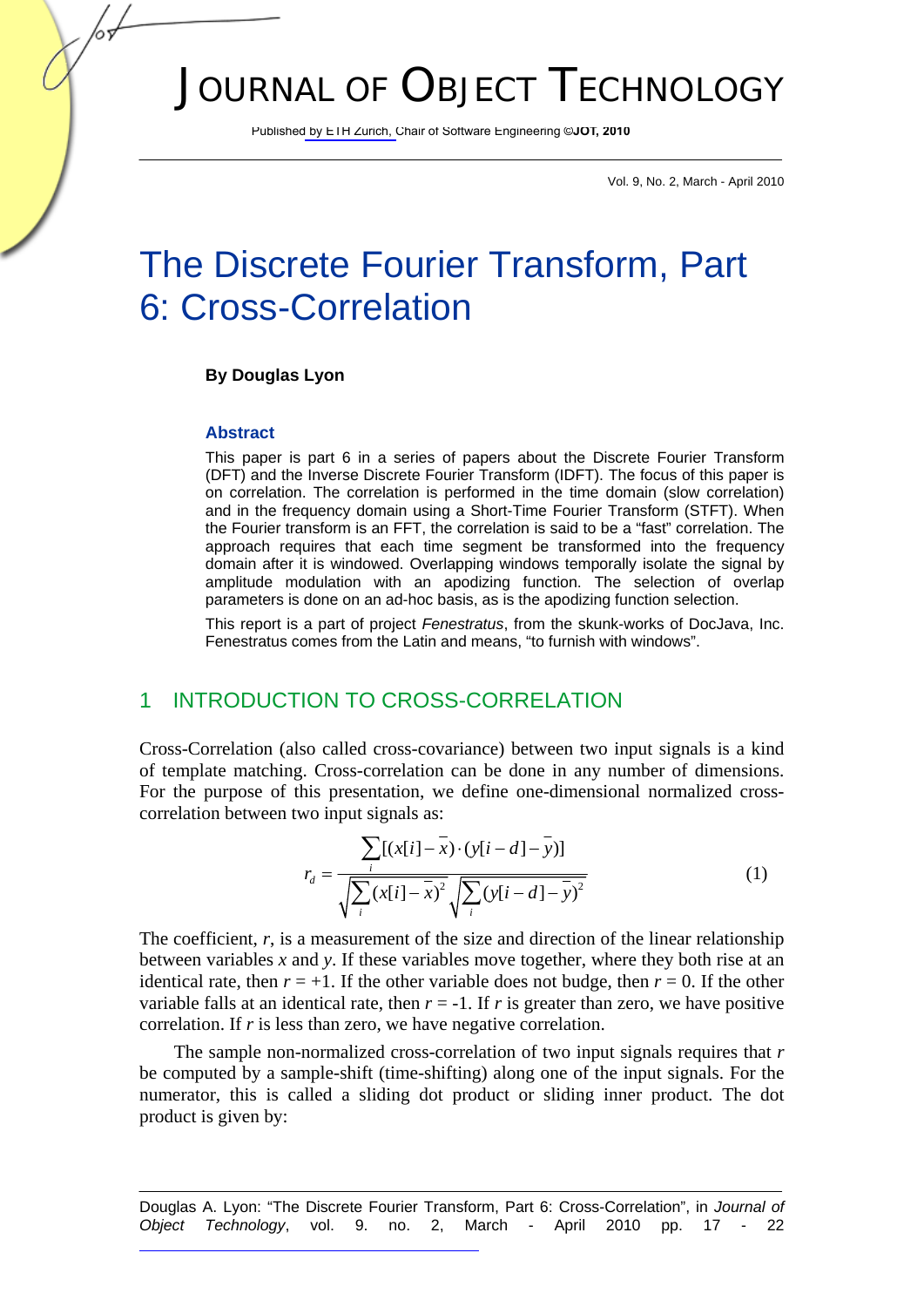$$
\mathbf{X} \bullet \mathbf{Y} = \sum_{i} x_i y_i \tag{2}
$$

When (1) is computed, for all delays, then the output is twice that of the input. It is common to use the pentagon notation when showing a cross correlation:

$$
(x \star y)_d = \sum_i x_i^* y_{i+d} \tag{3}
$$

Where the asterisk indicates the complex conjugate (a negation of the imaginary part of the number). Input signals should either have the same length, or there should be a policy in place to make them the same (perhaps by zero padding or data replication). If the input signals are real-valued, then we can write:

$$
(x \star y)_d = \sum_{i=-\infty}^{\infty} x_i y_{i+d} \tag{4}
$$

Comparing (4) with the convolution:

$$
x_n * y_n = \sum_{i=-\infty}^{\infty} x_i y_{n-i}
$$
 (5)

Shows that Y is time-reversed before shifting by *n*. In comparison, correlation has shifting without the time reversal.

#### 2 AN EXAMPLE, IN EXCEL

Suppose you are given two signals that have already had their means subtracted. Correlate the signals, without dividing by the standard deviation. The signals are:  $X=1,2,3,4$  with  $Y=3, 2, 0, 1$ .

|      |   | $\cdot$ . $\sim$ | 72 | $\overline{11}$ | ۷5 | 16 |   |
|------|---|------------------|----|-----------------|----|----|---|
|      |   |                  |    |                 |    |    |   |
|      |   |                  |    |                 |    |    |   |
| ◠    |   |                  |    |                 |    |    | ი |
|      |   |                  |    |                 |    |    | ი |
| corr | ∠ |                  | ∠  | 5               |    |    |   |

Figure 1. Y is shifted 7 times

Figure 1 demonstrates that a moving cross correlation requires that the kernel of the signal be shifted so that its leading edge appears and then is shifted until only the trailing edge can be seen. After each shift, the rest of the signal is padded with zeros. The row labeled *corr* contains the correlation and results from the dot product of X with Y. For example  $X^{\bullet}Y1=12$ ,  $X^{\bullet}Y2=17$ , etc.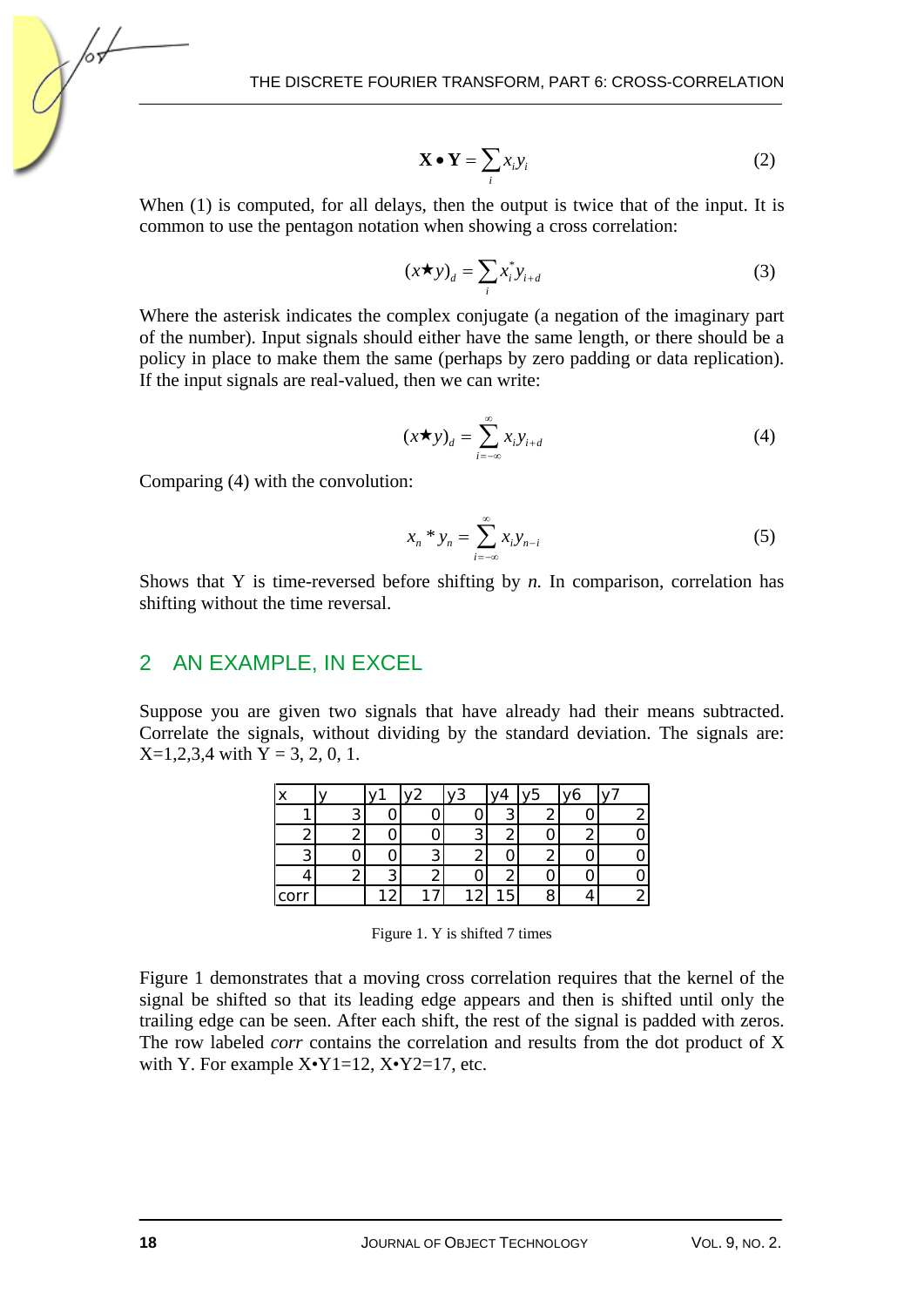### 3 A SLOW CROSS CORRELATION

We implement the slow cross correlation using a sliding dot product:

```
public static double[] shift(double d[], int s) { 
             double c[] = new double[d.length]; 
            for (int i = 0; i < c.length; i++) {
                if ((s + i) = 0) & (s + i < d.length)c[i] = d[s + i]; } 
             return c; 
         } 
         public static void main(final String[] args) { 
            double x[ ] = {1, 2, 3, 4};
            double y[ ] = {3, 2, 0, 2}; PrintUtils.print(x); 
             PrintUtils.print(y); 
            for (int i = -y.length+1; i < y.length; i++){
                double slidingY[] = shift(y, i); PrintUtils.print(slidingY); 
                 System.out.println("dot 
   product:"+Mat1.dot(x,slidingY)); 
     } 
         } 
Where the dot product is implemented using: 
   static public double dot(final double[] a, 
                                   final double[] b) { 
             final int aLength = a.length; 
             if (aLength != b.length) { 
                 System.out.println( 
                          "ERROR: Vectors must be of equal length in 
   dot product."); 
                 return 0; 
     }
```

```
 double sum = 0; 
       for (int i = 0; i < aLength; i++) {
          sum += a[i] * b[i]; } 
   return sum;
```
The output matches that given in Figure 1:

1.0 2.0 3.0 4.0 3.0 2.0 0.0 2.0 0.0 0.0 0.0 3.0 dot product:12.0 0.0 0.0 3.0 2.0 dot product:17.0 0.0 3.0 2.0 0.0 dot product:12.0 3.0 2.0 0.0 2.0 dot product:15.0 2.0 0.0 2.0 0.0

}

lst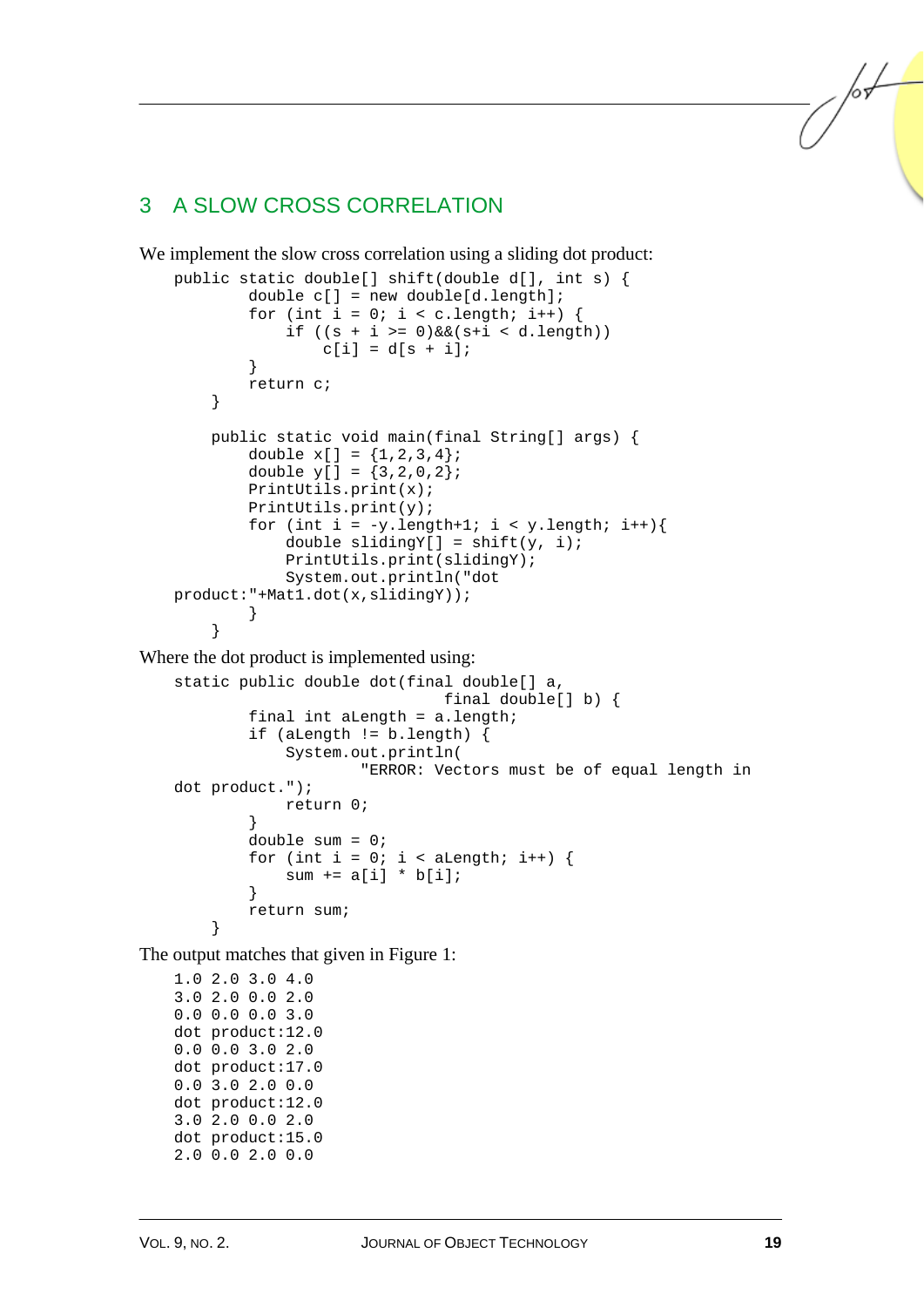dot product:8.0 0.0 2.0 0.0 0.0 dot product:4.0 2.0 0.0 0.0 0.0

The implementation is clearly not optimized, but it is correct and serves to illustrate the sliding dot product nature of the cross correlation.

## 4 A FAST CORRELATION

A slow implementation of the moving cross correlation algorithm, as shown in Figure 1, will take O(N\*\*2) time. Further, the unoptimized implementation, shown in section 3, has high constant time overhead.

Using the FFT and the correlation theorem, we accelerate the correlation computation. The correlation theorem says that multiplying the Fourier transform of one function by the complex conjugate of the Fourier transform of the other gives the Fourier transform of their correlation. That is, take both signals into the frequency domain, form the complex conjugate of one of the signals, multiply, then take the inverse Fourier transform. This is expressed by:

$$
f(x) \star g(x) \leftrightarrow F^*(u)G(u) \tag{6}
$$

We now compare the slow correlation with the fast correlation:

public static void testCorrelation() {

```
final double x[ ] = {1, 2, 3, 4};
final double y[ ] = {3, 2, 0, 2}; PrintUtils.print(x); 
 PrintUtils.print(y); 
 System.out.println("cross cor (slow):"); 
 PrintUtils.print(Mat1.slowCorrelation(x, y)); 
 System.out.println("Fast xcor:"); 
 PrintUtils.print(SigProc.correl(x, y, 0));
```
 } The output follows:

> 1.0 2.0 3.0 4.0 3.0 2.0 0.0 2.0 cross cor (slow): 12.0 17.0 12.0 15.0 8.0 4.0 2.0 Fast xcor: 12.0 17.0 12.0 15.0 8.0 4.0 2.0

The fast correlation makes use of the FFT, and gets identical results to the slow correlation. So how much faster is the FFT than the slow correlation for small sized arrays? The testing code follows: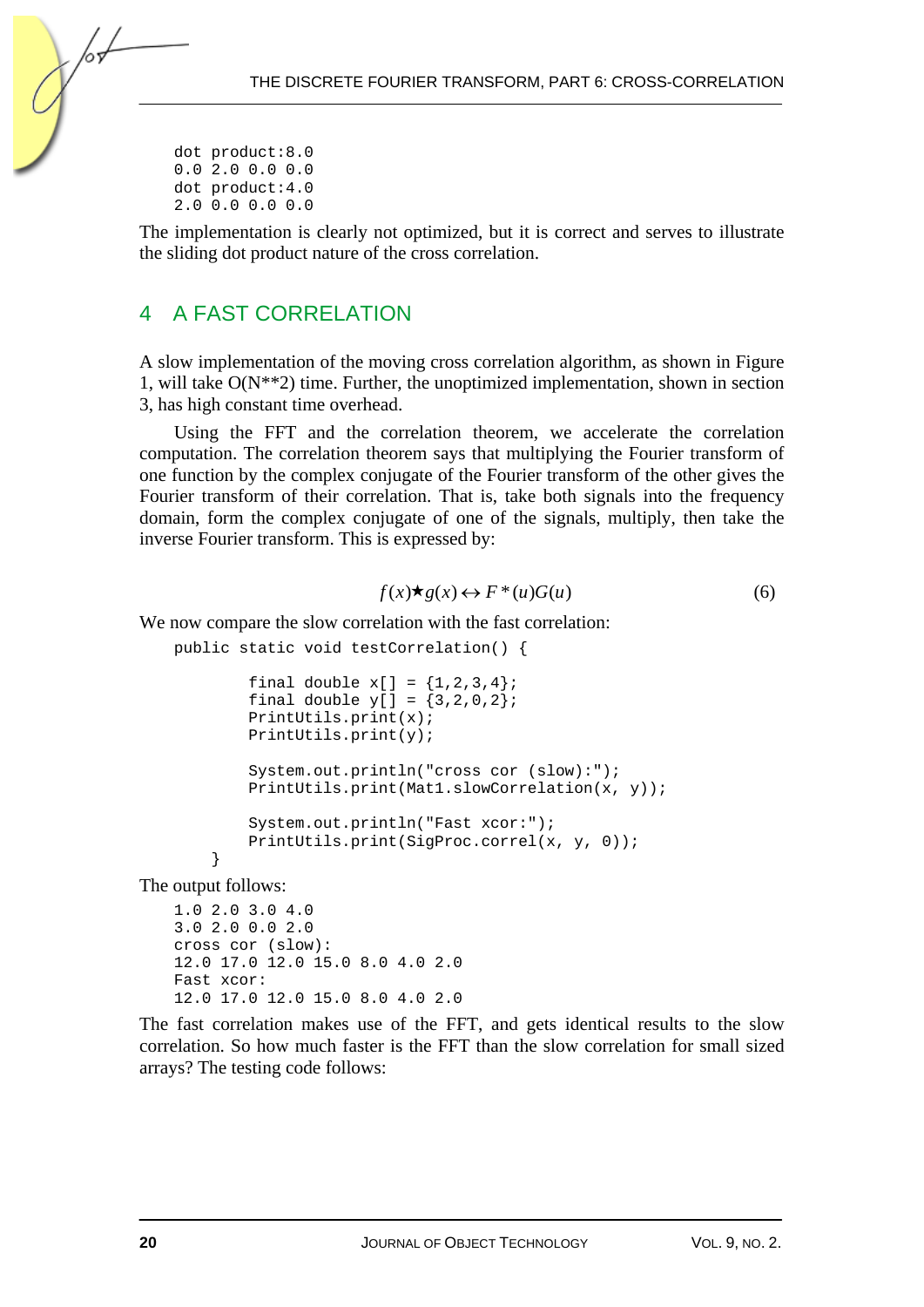```
public static void main(String[] args) { 
        for (int i = 1; i < 5; i++) {
             System.out.println("size:" + i*256); 
             speedTestCorrelation(256 * i);
 } 
         //main2(args); 
     } 
     public static void speedTestCorrelation(int n) { 
        final double x[] = new double[n];
        final double y[] = new double[n];
         StopWatch sw = new StopWatch(); 
         sw.start(); 
         Mat1.slowCorrelation(x, y); 
         sw.stop(); 
         sw.print("slow correlation is done"); 
         sw.start(); 
         SigProc.correl(x, y, 0); 
         sw.stop(); 
         sw.print("fast correlation is done"); 
     }
```
Even for modest arrays, we see substantial speedup (between 2.5 and 12 times faster, for small array sizes):

```
size:256 
slow correlation is done 0.01 seconds 
fast correlation is done 0.0040 seconds 
size:512 
slow correlation is done 0.0060 seconds 
fast correlation is done 0.0020 seconds 
size:768 
slow correlation is done 0.013 seconds 
fast correlation is done 0.0030 seconds 
size:1024 
slow correlation is done 0.025 seconds 
fast correlation is done 0.0020 seconds
```
### 5 SUMMARY

This paper shows how the FFT can be used to speed up cross correlation. Further, it shows that even for small array sizes, substantial speed up can be obtained by using the fast cross correlation. Arguments for using the FFT to accelerate the cross correlation are often not supported with specific data on computation time (a situation, which this paper remedies) [Lyon 97].

The cross correlation has uses in many fields of scientific endeavor (music, identification of blood flow, astronomical event processing, speech processing, pattern recognition, financial engineering, etc.).

One of the basic problems with the term *normalization* when applied to the crosscorrelation is that it is defined in different places differently. For example, Pratt suggests that the number of elements in the normalization (an even a square root) is